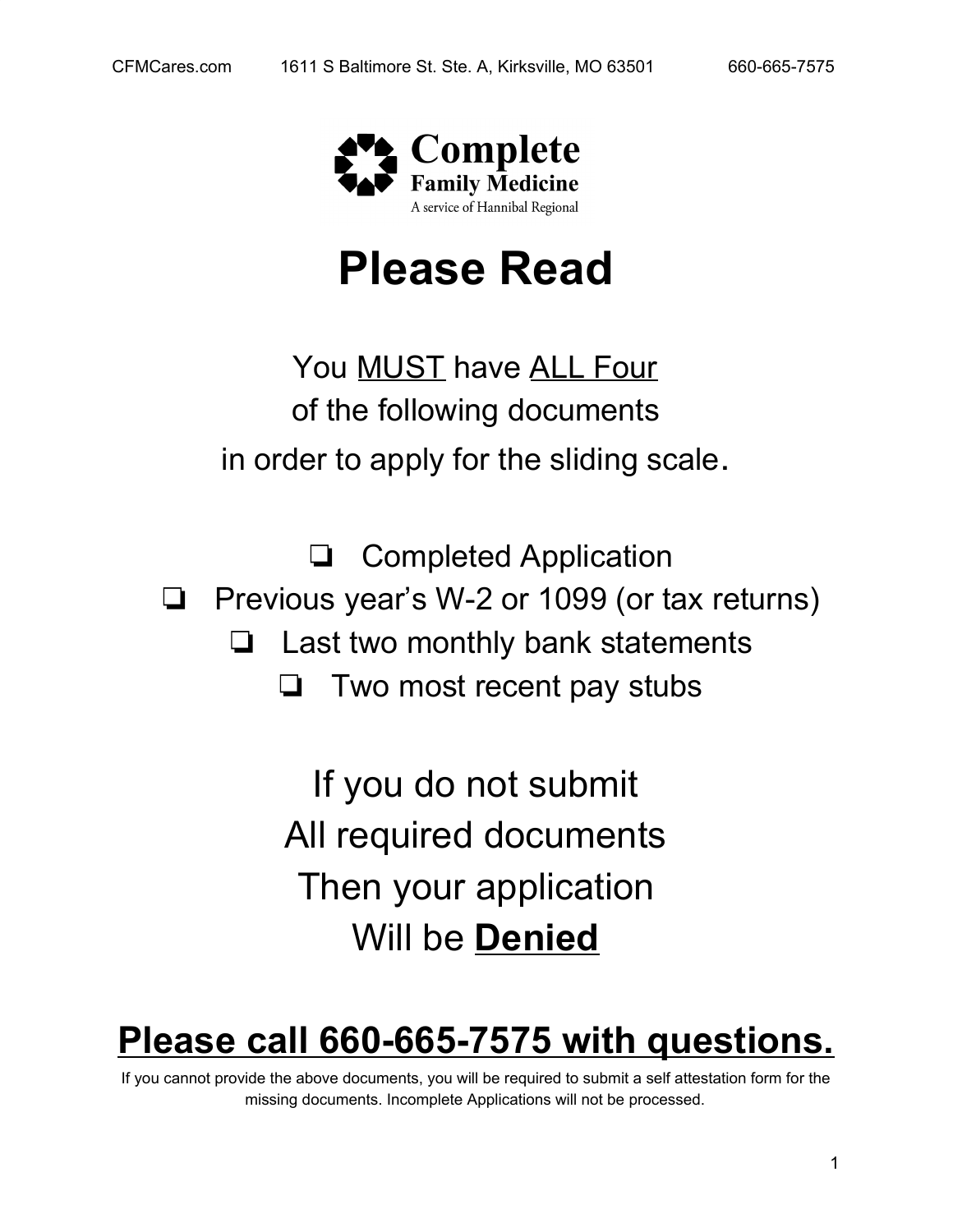**Date Given:\_\_\_\_\_\_\_\_\_\_\_\_\_\_\_\_\_\_\_** Due Date: (Due 2 weeks from the date given.)

#### **Sliding Fee Discount Application**

It is the policy of Complete Family Medicine to provide essential services regardless of the patient's ability to pay. Discounts are offered based on family size and annual household income. Please complete and return the application to the front desk within two weeks of the date you received the application to determine if you or members of your family are eligible for a discount. If you have insurance, it will still be billed unless we are notified otherwise.

The Sliding Fee Discount Program will only be made available for outpatient clinic visit charges (for example - provider's professional charge, routine in-house laboratory, and routine imaging services), but not those services, supplies or equipment that are purchased from outside, including, but not limited to, outside reference laboratory testing, drugs, and x-ray interpretation by a consulting radiologist, and other such services. Discounted services would apply effective the date of application approval going forward.

This form must be completed every 12 months or if your financial situation changes.

| <b>NAME OF HEAD OF HOUSEHOLD</b> |             | <b>PLACE OF EMPLOYMENT</b> |            |                                    |
|----------------------------------|-------------|----------------------------|------------|------------------------------------|
| <b>STREET</b>                    | <b>CITY</b> | <b>STATE</b>               | <b>ZIP</b> | <b>PHONE NUMBER</b>                |
| Name of Insurance                |             | <b>Group Number</b>        |            | <b>Member ID Number/DCN Number</b> |

#### **Please complete all applicable fields. Dependent children should be included.**

| <b>NAME</b>              | <b>DATE OF BIRTH</b> | <b>NAME</b>      | <b>DATE OF BIRTH</b> |
|--------------------------|----------------------|------------------|----------------------|
| <b>HEAD OF HOUSEHOLD</b> |                      | <b>DEPENDENT</b> |                      |
| <b>SPOUSE</b>            |                      | <b>DEPENDENT</b> |                      |
| <b>DEPENDENT</b>         |                      | <b>DEPENDENT</b> |                      |
| <b>DEPENDENT</b>         |                      | <b>DEPENDENT</b> |                      |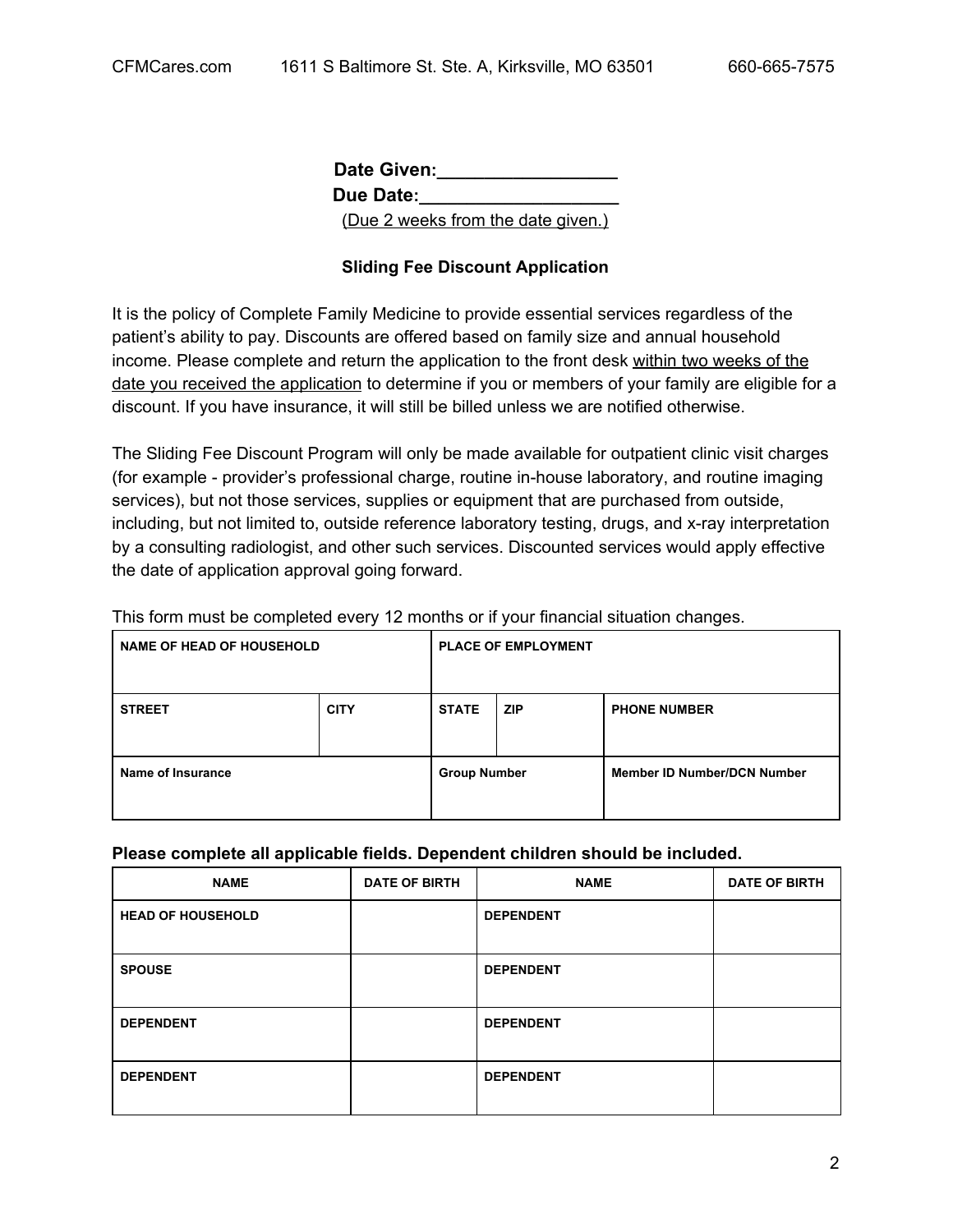| Source                                                                                                                                                                                                 | <b>Self</b> | <b>Spouse</b> | Other | <b>Total</b> |
|--------------------------------------------------------------------------------------------------------------------------------------------------------------------------------------------------------|-------------|---------------|-------|--------------|
| Gross wages, salaries, tips, etc.                                                                                                                                                                      |             |               |       |              |
| Income from business, self-employment,<br>and dependents                                                                                                                                               |             |               |       |              |
| Unemployment compensation, worker's<br>compensation, Social Security,<br>Supplemental Security Income, public<br>assistance, veterans' payments, survivor<br>benefits, pension or retirement income    |             |               |       |              |
| Interest, dividends, rents, royalties,<br>income from estates, trusts, educational<br>assistance, alimony, child support,<br>assistance from outside the household,<br>and other miscellaneous sources |             |               |       |              |
| <b>Total Income</b>                                                                                                                                                                                    |             |               |       |              |

**Applicants MUST provide ALL of the following documents or application will be denied.**

- ❏ *Previous year's W-2 or 1099* **(or previous year's tax returns)**
- ❏ *Last two monthly bank statements*
- ❏ *Two most recent pay stubs.* **(Please see policy if self-employed or homeless.)**

**I certify that the family size and income verification shown above is correct.**

| Name (Print) |      | Date of Birth |
|--------------|------|---------------|
| Signature    | Date |               |

#### **\_\_\_\_\_\_\_\_\_\_\_\_\_\_\_\_\_\_\_\_\_\_\_\_\_\_\_\_\_\_\_\_\_\_\_\_\_\_\_\_\_\_\_\_\_\_\_\_\_\_\_\_\_\_\_\_\_\_\_\_\_\_\_\_\_\_\_\_\_\_\_\_\_\_\_\_ OFFICE USE ONLY BELOW THIS LINE**

| Approved | Denied |
|----------|--------|
|----------|--------|

Approved Discount: \_\_\_\_\_\_\_\_\_\_\_\_\_\_\_\_\_\_\_\_\_\_\_\_\_\_\_\_\_\_\_\_\_\_\_\_\_\_\_\_\_\_\_\_\_\_\_\_\_\_\_\_\_\_\_\_\_\_\_\_

Reviewed By: \_\_\_\_\_\_\_\_\_\_\_\_\_\_\_\_\_\_\_\_\_\_\_\_\_\_\_\_\_\_\_\_\_\_\_\_\_\_\_\_\_\_\_\_\_\_\_\_\_\_\_\_\_\_\_\_\_\_\_\_\_\_\_\_\_

Date Approved/Denied: \_\_\_\_\_\_\_\_\_\_\_\_\_\_\_\_\_\_\_\_\_\_\_\_\_\_\_\_\_\_\_\_\_\_\_\_\_\_\_\_\_\_\_\_\_\_\_\_\_\_\_\_\_\_\_\_\_